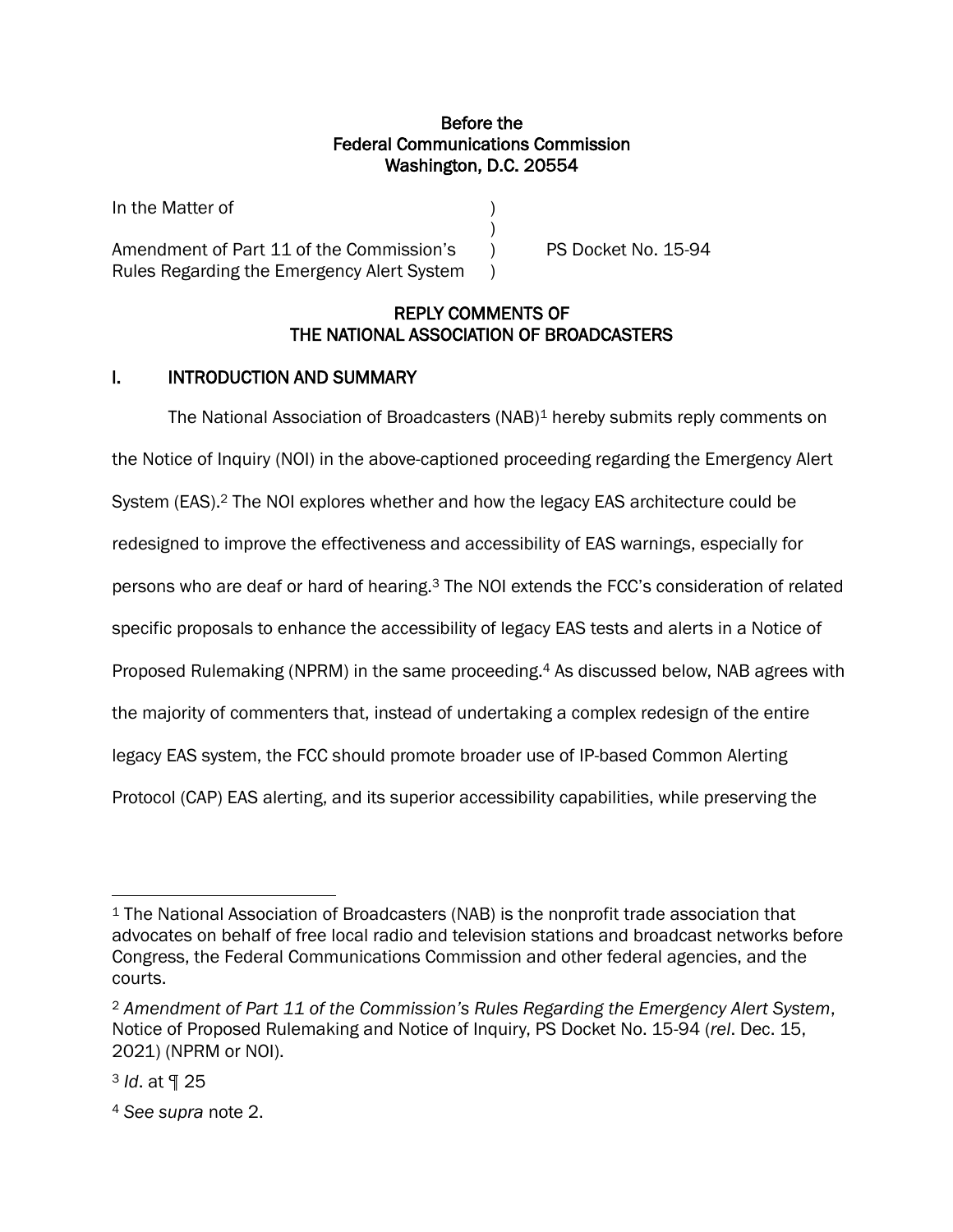legacy EAS system as a vital back-up to ensure EAS continuity when IP networks are disrupted. 5

### II. THE FCC SHOULD PROMOTE WIDER USE OF CAP ALERTING WHILE PRESERVING LEGACY EAS AS A CRITICAL COMPLEMENT TO ENSURE EAS REDUNDANCY

The NOI seeks comment on whether or how the legacy EAS system could be modified to facilitate the display of visual information that matches the audio component of a legacy EAS alert.<sup>6</sup> NAB has previously described the greater capabilities of CAP alerting compared to the legacy EAS system. The former allows an alert originator to include a transcription of the audio EAS message in an enhanced text field, which EAS participants use to construct the visual crawl of the message, thereby allowing an originator to ensure that the audio and visual components of a CAP alert are consistent. On the other hand, the visual crawl of a legacy EAS message is automatically constructed from the EAS fixed header codes chosen by an alert originator for a specific event, while the originator separately creates the audio component. Thus, the audio and visual components of legacy alerts sometimes do not match.<sup>7</sup>

Given this and other advantages of CAP alerting, such as the ability to include data files and URL links to streaming audio or video,<sup>8</sup> NAB submits that the better approach is to promote wider use of CAP alerting, instead of overhauling the legacy system. First, as Sage notes, CAP alerting is the primary method of EAS, and its origination and dissemination

<sup>5</sup> Comments of ACA Connects (ACA) at 5, PS Docket No. 15-94 (Apr. 11, 2022); Comments of NCTA – The Internet & Television Association (NCTA) at 3-5, PS Docket No. 15-94 (Apr. 11, 2022); Comments of Digital Alert Systems, Inc. (DAS) at 2-6, PS Docket No. 15-94 (Apr. 11, 2022); Comments of Sage Alerting Systems, Inc. (Sage) at 2-5, PS Docket No. 15-94 (Apr. 11, 2022).

<sup>6</sup> NOI at ¶ 24.

<sup>7</sup> Comments of NAB at 2-3, PS Docket No. 15-94 (Apr. 11, 2022).

<sup>8</sup> NPRM at ¶ 5.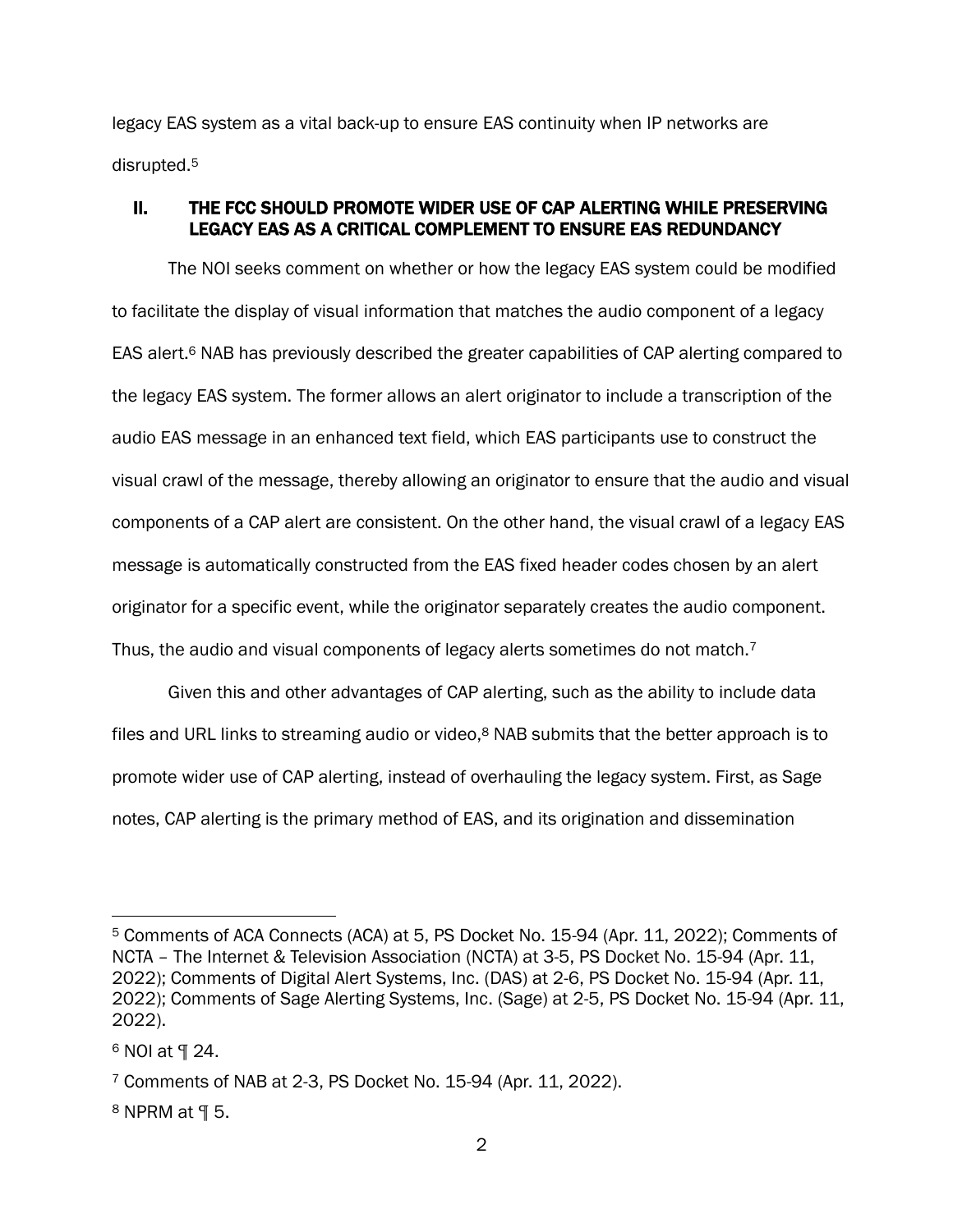systems are available most of the time.<sup>9</sup> Although internet connectivity can be affected by weather and other extreme conditions, the legacy EAS system is always available to provide a resilient, redundant pathway when internet outages occur. Also, as NCTA explains, IP-based EAS transmission does not necessarily mean reliance on a single internet connection or only on the commonly-understood public internet. NCTA states that other countries have implemented CAP or similar IP-based systems using a combination of terrestrial broadband and dedicated satellite connectivity, thereby providing multiple alert monitoring options and further increasing the continuity of IP-alerting.<sup>10</sup>

Second, the FCC proposed in the NPRM to increase the use of CAP alerting by requiring that EAS Participants, when receiving a legacy-based EAS state or local alert, poll the IPAWS CAP EAS server to verify if there is a CAP version of the same alert, and if so, process the CAP version instead.<sup>11</sup> NAB agrees with DAS that such immediate or "triggered" polling could substantially address the FCC's goals to promote the wider use of CAP alerting and enhance the accessibility of EAS alerting,<sup>12</sup> and if implemented, another reason that promoting use of CAP alerting by alert originators would be preferable to addressing the obstacles to redesigning the legacy EAS system.

Certain technical concerns may further undercut the usefulness of redesigning the legacy system. Chief among these are the technical issues that currently prevent the National Weather Service (NWS) from disseminating CAP-formatted alerts,<sup>13</sup> especially given that the

<sup>9</sup> Sage Comments at 3.

<sup>10</sup> NCTA Comments at 4.

*<sup>11</sup>* NPRM at ¶ 18.

<sup>12</sup> DAS Comments at 1-4.

<sup>13</sup> NPRM at ¶ 2.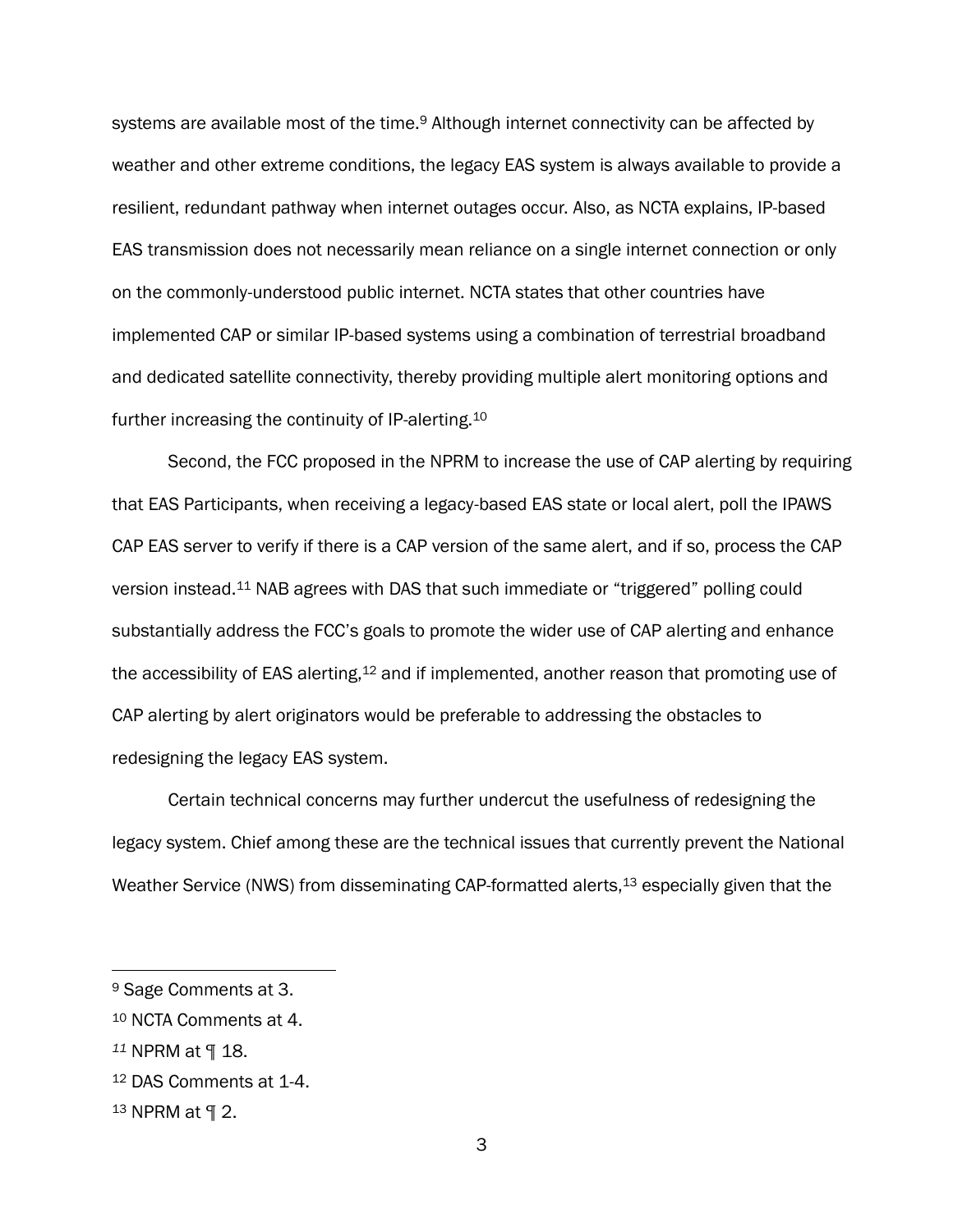fact that the NWS issues the vast majority of EAS alerts.<sup>14</sup> The NWS details the technical challenges and IPAWS limitations that affect its ability to relay CAP alerts in its comments, noting that it does not currently transmit CAP message to the IPAWS EAS channel due to the risk of duplicate EAS activations.<sup>15</sup> The FCC's Communications Security, Reliability, and Interoperability Council (CSRIC) has considered potential solutions to NWS's technical issues,<sup>16</sup> and NAB respectfully encourages the FCC, NWS, and FEMA to work together to resolve this situation to reduce the roadblocks to wider use of CAP alerting.

In addition, as Sage and others discuss, redesigning the legacy EAS system to provide all the capabilities of CAP alerting could be risky. For example, doing so could make the legacy system less robust by increasing the amount of data that must be transmitted through longdistance radio links that can be negatively affected by the increasing noise floor.<sup>17</sup> Changing the legacy system could also decrease its compatibility with the universe of existing EAS receivers in the field.<sup>18</sup> EAS Participants would have to upgrade their EAS devices, and in some cases, replace their existing equipment at considerable cost.<sup>19</sup> Also, the "millions" of individuals and entities that use National Weather Radio receivers to monitor weather and alert products would be impacted because such radios rely on the legacy EAS protocol.<sup>20</sup>

<sup>14</sup> NPRM at ¶ 18 note 44.

<sup>15</sup> Comments of NOAA/NWS at 4-6, PS Docket No. 15-94 (Apr. 11, 2022).

<sup>16</sup> CSRIC VII, Working Group 1, *Report on Recommendations To Resolve Duplicate National Weather Service Alerts* (March 10, 2021), available at [https://www.fcc.gov/aboutfcc](https://www.fcc.gov/aboutfcc%20/advisory-committees/communications-security-reliability-and-interoperabilitycouncil-vii)  [/advisory-committees/communications-security-reliability-and-interoperabilitycouncil-vii.](https://www.fcc.gov/aboutfcc%20/advisory-committees/communications-security-reliability-and-interoperabilitycouncil-vii)

<sup>17</sup> Sage Comments at 3.

<sup>18</sup> *Id*; NOAA/NWS Comments at 2; DAS Comments at 6.

<sup>19</sup> DAS Comments at 6.

<sup>20</sup> *Id*; *see also* NOAA/NWS Comments at 2; Sage Comments at 3.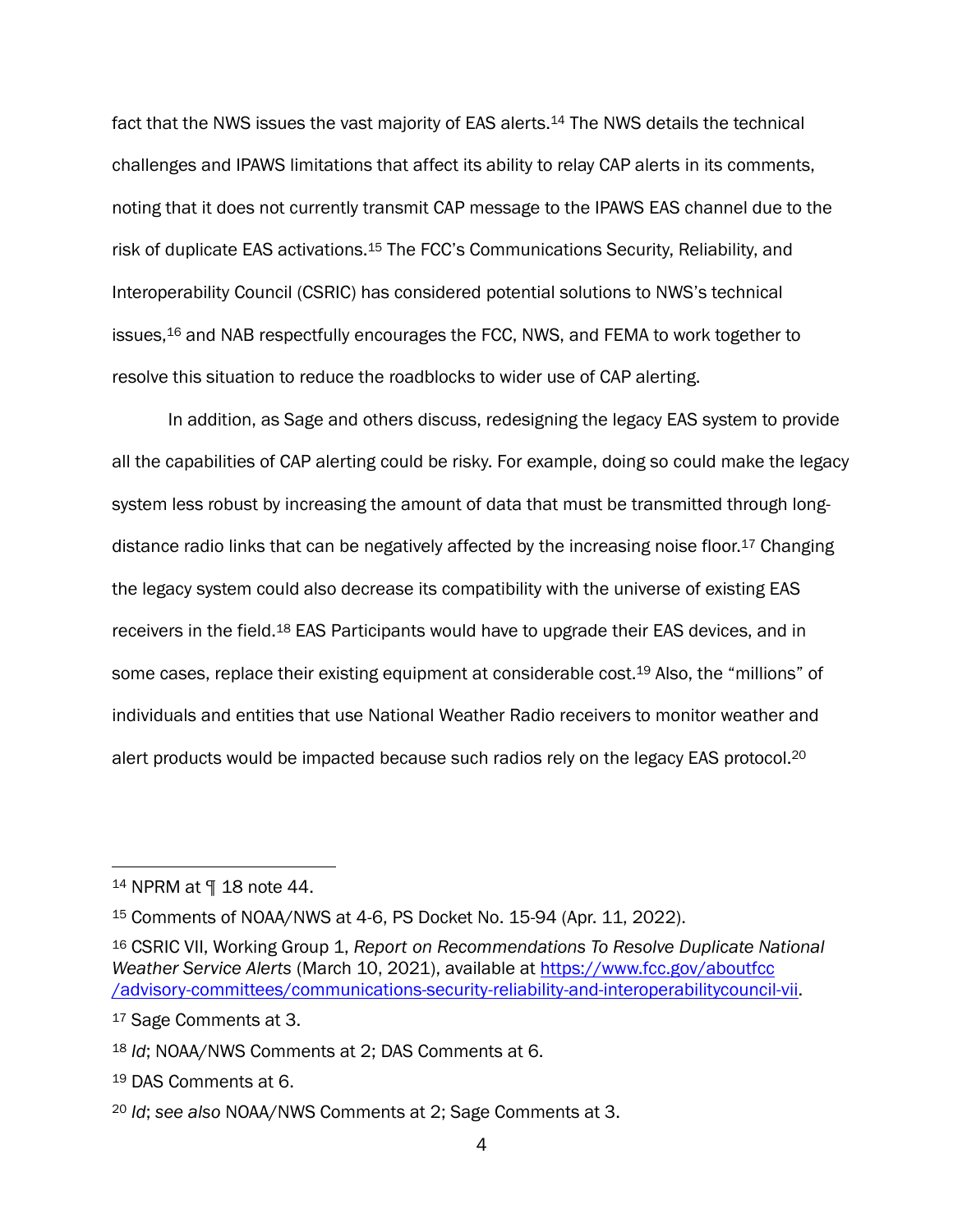Finally, federal, local, and other authorities that originate alerts would likely have to upgrade or replace their alert origination systems, including the NWS's network of transmission sites.<sup>21</sup>

For these reasons, NAB submits that the costs of redesigning the legacy EAS system is likely to outweigh the benefits, provided the legacy EAS system is preserved as a vital complement to CAP alerting. CAP alerting is available for most situations, and when internet connectivity is disrupted, legacy EAS can provide redundant fill-in service. The latter is more robust and survivable during disasters and, unlike CAP alerting, not dependent on Internet access. Thus, even as CAP becomes the primary pathway for EAS alerts, the legacy system will continue to provide vital redundancy.<sup>22</sup> We also note that FEMA has physically hardened a substantial number of Primary Entry Point radio stations,<sup>23</sup> which help ensure the distribution of a Presidential EAS alert via the legacy system in the event of a catastrophic emergency. This investment should be protected. The importance of maintaining the legacy system as a back-up further supports refraining from making major changes to the system, given the potential risks described above.<sup>24</sup> Instead, the better approach is to further leverage the capabilities of CAP alerting by expanding its use by alert originators, including the NWS.

#### III. CONCLUSION

Accordingly, NAB supports the FCC's goals in the NOI to further consider ways to improve the accessibility of EAS, however, we support a more practical approach focused on

<sup>21</sup> *Id*. at 4.

<sup>22</sup> ACA Comments at 5.

*<sup>23</sup> See, e.g., FEMA and WBZ NewsRadio Boston to Unveil New Emergency Broadcast Studio, FEMA Press Release (Oct. 15, 2021), available at [https://www.fema.gov/press](https://www.fema.gov/press-release/20220214/fema-and-wbz-newsradio-boston-unveil-new-emergency-broadcast-studio)[release/20220214/fema-and-wbz-newsradio-boston-unveil-new-emergency-broadcast-studio.](https://www.fema.gov/press-release/20220214/fema-and-wbz-newsradio-boston-unveil-new-emergency-broadcast-studio)*  <sup>24</sup> *Id*.